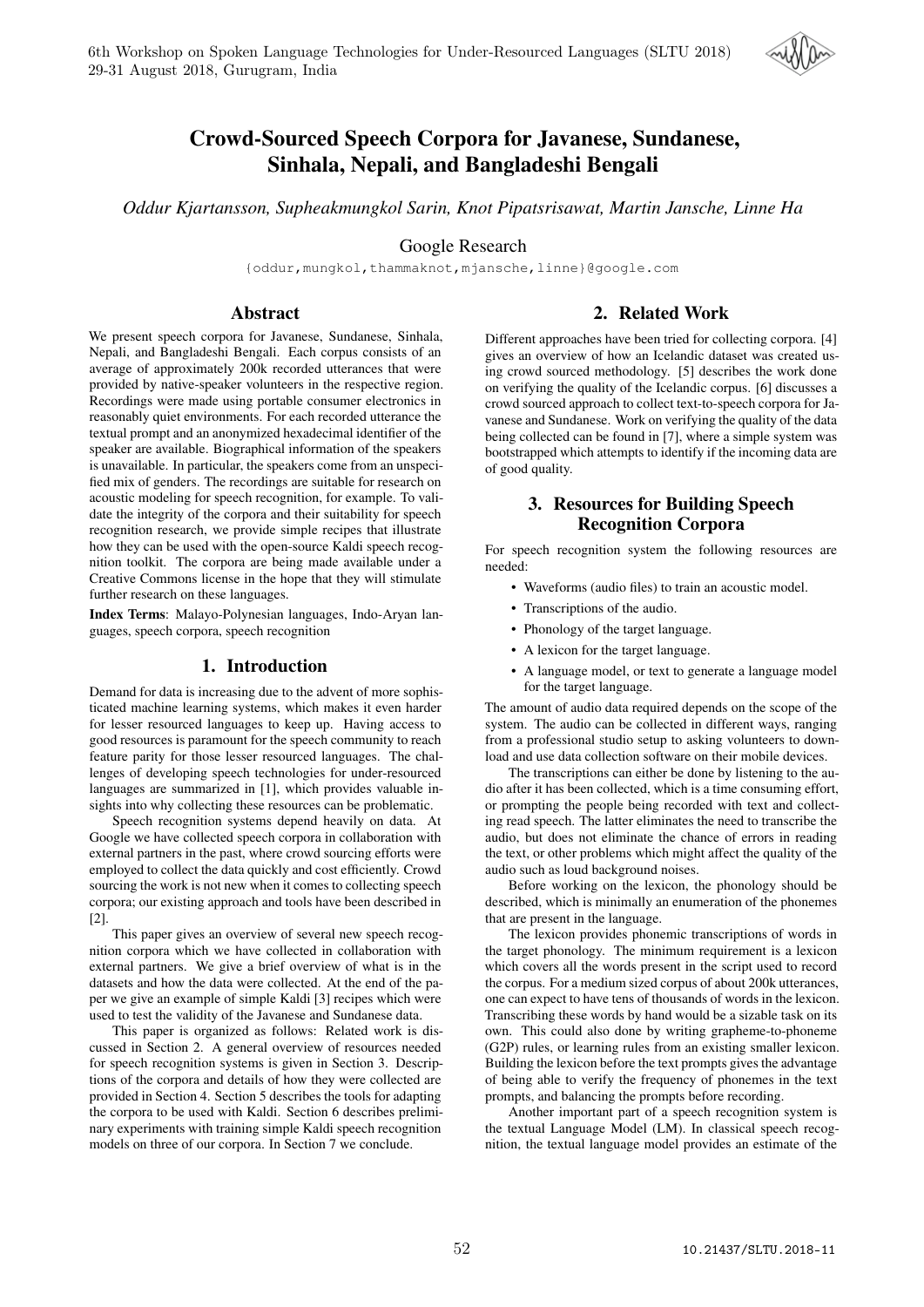Table 1: *Overview of Corpora.*

| Language  | <b>Locale</b> | <b>Collected in</b> | Year | <b>Recordings</b> | <b>Hours</b> | <b>Speakers</b> | URL            |
|-----------|---------------|---------------------|------|-------------------|--------------|-----------------|----------------|
| Javanese  | $iv$ -ID      | Yogyakarta          | 2016 | 185,076           | 296          | 1019            | openslr.org/35 |
| Sundanese | $su$ -ID      | Bandung             | 2016 | 219,156           | 333          | 542             | openslr.org/36 |
| Sinhala   | $si$ -LK      | Sri Lanka           | 2015 | 185,293           | 224          | 478             | openslr.org/52 |
| Bengali   | $bn-BD$       | Bangladesh          | 2015 | 232,537           | 229          | 508             | openslr.org/53 |
| Nepali    | $ne-NP$       | Nepal               | 2015 | 157,905           | 165          | 527             | openslr.org/54 |

prior probability of seeing a particular sequence of words, regardless of their acoustic realization. The language model combines with the acoustic model, which in turn provides the likelihood of the observed waveform given a particular hypothesis of the words. The language model is built using text corpora for the language, minimally providing the probability of *n*-grams of words, or of whole sentences. A language model can also be a hand-crafted grammar, which can be the case for limiteddomain applications.

# 4. Overview of the Corpora

We have collected and released speech corpora in five languages of South and Southeast Asia: Javanese, Sundanese, Sinhala, Nepali, and Bangladeshi Bengali. These corpora are available under a liberal Creative Commons license and can be downloaded from OpenSLR.org. Table 1 provides a summary overview of the corpora. The rest of this section describes them in further detail.

Each corpus consists of the following items:

- Audio files containing the recorded utterances.
- A TSV file called utt\_spk\_text.tsv, which consists of one row per utterance and three tab-separated columns. The columns contain the UtteranceID, anonymized SpeakerID, and Text transcriptions of the utterances.

A lexicon and phonology (non\_silent\_phonemes) are derived *naively* and automatically as part of our Kaldi recipes (see below) from the utt\_spk\_text.tsv file.

Each line in the file utt\_spk\_text.tsv corresponds to one line of read text, and the basename of the recording is the UtteranceID. The audio data were recorded in mono as 16 bit linear PCM with a 16kHz sampling rate. They are stored in Free Lossless Audio Codec (FLAC) format<sup>1</sup> with file extension . flac. As part of the Kaldi recipes, the . flac files are decompressed on-the-fly to RIFF .wav format.

The recordings were provided by native-speakers in the respective regions. In all cases we found local volunteers who were willing to help out with the data collection. The aim was to find between 5 and 20 people interested in becoming data specialists. The data specialists were trained in using the data collection tools, and the specialists then reached out to additional volunteers who supplied recordings. The text prompts came from open and available sources which can be found online. The text prompts used were usually not much longer than about 10 words, so that they could be displayed in a readable way on a smartphone.

For Bengali, Sinhala, Nepali and Sundanese a tool developed at Google called DataHound – described in [2] – was used for the data collection. All data were collected using standard

consumer smartphones. No specialized or additional hardware was used for the data collection. The audio was first saved to local storage on the device and then uploaded to a server once a connection to the internet was established.

The data collection for Javanese was performed in collaboration with the Javanese Literature Department of Universitas Gadjah Mada (UGM) in Yogyakarta, Indonesia, a Special Administrative Region in central Java. Our colleagues at UGM connected us with volunteers who we helped train as data specialists for this effort.

Two tools were used in the data collection for Javanese: in addition to DataHound we used the open-source tool Eyra [7] developed at Reykjavik University and available on GitHub<sup>2</sup>. The ASR data collection was done at the same time as a text-tospeech data collection for Javanese [6].

The data collection for Sundanese was performed in a similar fashion in collaboration with colleagues from Universitas Pendidikan Indonesia (UPI) in Bandung, West Java, Indonesia.

The languages covered in the present set of corpora have the potential to reach hundreds of millions of speakers:

- Javanese is the second largest language of Indonesia (after the national language, Indonesian), spoken by about 90 million people. The language is a regional language on the island of Java in Indonesia. Javanese belongs to the Malayo-Polynesian subgroup of the Austronesian languages. Our corpus uses the contemporary Javanese writing system based on the Latin alphabet.
- Sundanese is the third largest language of Indonesia, spoken by about 40 million people. Similar to Javanese, it is a regional language on the island of Java in Indonesia, in the Malayo-Polynesian subgroup of Austronesian. Our corpus uses the contemporary Sundanese writing system based on the Latin alphabet.
- Nepali is an official language of Nepal and a regionally official language in neighboring regions of India. It is spoken by about 20 million people. Nepali belongs to the Eastern Pahari subgroup of the Indo-Aryan languages and is written in Devanagari script.
- Sinhala is one of the two official languages of Sri Lanka, alongside Tamil. Sinhala is spoken by about 14 million people. Sinhala belongs to the Insular Indic subgroup of the Indo-Aryan languages, and is written in Sinhala script, a southern Brahmic script.
- Bengali is the national language of Bangladesh, as well as an official language in India. Bengali is spoken as a first or second language by about 160 million people in Bangladesh, and about 100 million people in India, making it one of the most widely spoken languages in the

<sup>1</sup>https://xiph.org/flac

<sup>2</sup>https://github.com/Eyra-is/Eyra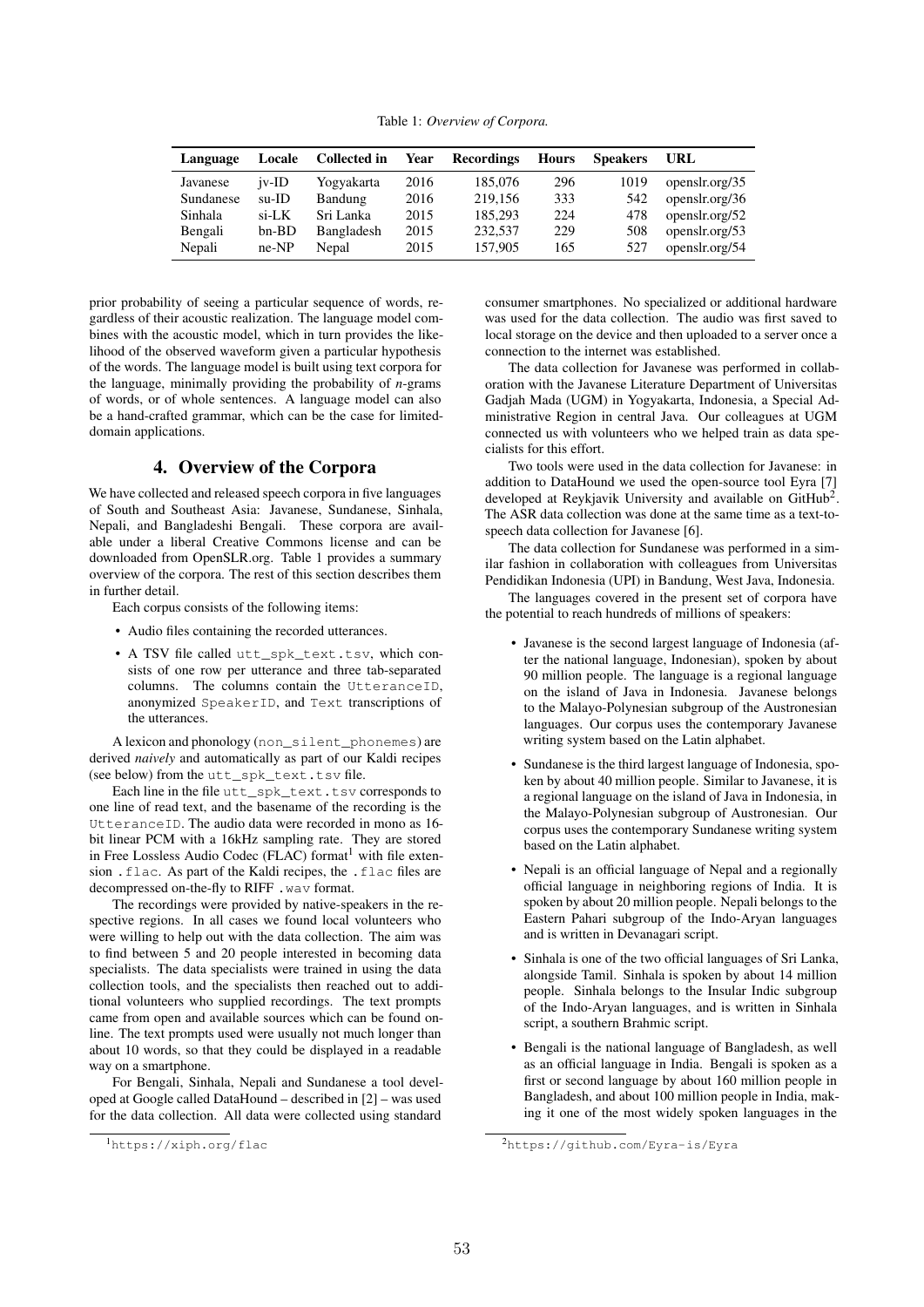world. Bengali belongs to the Bengali-Assamese subgroup of the Indo-Aryan languages. Our corpus uses the standard Bengali-Assamese (Eastern Nagari) script.

# 5. Kaldi Recipes

In addition to the speech corpora, we are further providing scripts for making the corpora usable with Kaldi [3]. The goal of these recipes is to validate the integrity of the corpora and to show how they can be straightforwardly used for research in speech recognition. Building competitive ASR systems was not a goal.

Our recipes are available on  $G$ itHub<sup>3</sup> under an Apache license. They consist of scripts for data preparation. The acoustic model training itself re-uses existing Kaldi recipes for training on Wall Street Journal [8] and Resource Management [9] corpora; those recipes are available as part of the example recipes in the Kaldi source distribution. Most of the tools used here simply set up our corpora for use with those existing recipes. Minor cosmetic changes and simplifications have been made to the script which handles the training and testing part of the recipe.

The bulk of our additional tools is concerned with consuming the file utt\_spk\_text.tsv distributed as part of each corpus, containing the utterance and anonymized speaker identities as well as the utterance text. Our recipe generates the files expected by the existing Kaldi recipes in the formats used by Kaldi.

For the languages we are concerned with, large enough pronunciation lexicons were not immediately available which would be expected to cover all the words occurring in the textual prompts. In order to train a simple classic speech recognition system, a grapheme-based approach was used, akin to the one described in [10]. Instead of splitting the words into characters, the words were split into pairs of of adjacent characters. For example the word Matur would be transcribed as \_m ma at tu ur r\_. The grapheme-based lexicons are trivially generated placeholders that can and should be replaced with proper phonemic lexicon if and when those become available. In a similar fashion, the phonological description simply assumes that all character pairs occurring as part of the transcriptions in the lexicon are non-silent "phonemes".

Our main goal here is to validate that basic Kaldi recipes can be run which will train classical monophone and triphone acoustic models. This in turn provides feedback about the quality of the data, e.g. in the form of alignment information that can be used to check whether waveforms and training transcriptions match. Our approach is insufficient for producing competitive ASR baseline results; if that were the goal, the placeholder files for lexicon and phonology should be replaced and more sophisticated models should be trained. However, that is beyond the aim and scope of this paper.

#### 5.1. Data Conversion Tools

Two main scripts were developed to convert to the format the existing recipes use to consume the corpora. These are basic Python scripts, which read input files and write out to standard output the format needed.

• kaldi\_converter.py is the main script which consumes the corpus index and outputs data file for consumption by Kaldi.

- corpus\_util.py is a utility library with a container class for the corpora.
- simpleg2g.py is a helper script which generates the graphemic lexicon described above.

Example usage of the kaldi\_converter.py script would be:

```
$ python kaldi_converter.py \
-d [corp. dir] \setminus-f [corp. file] \
--utt2spk
```
For this one of our corpora must have been downloaded and unpacked (helper scripts are provided for that) into a corpus directory. The converter script reads the utt spk\_text.tsv file (called corpus file here) and outputs the utt2spk mapping file required by Kaldi. The generated file is a two-column TSV file which provides a mapping from utterance ID to speaker ID – information that can be trivially derived from the corpus file utt\_spk\_text.tsv. Along the same lines, all other files required for the Kaldi recipes are generated by the converter script.

To reduce storage and transmission cost and time, the downloadable corpora provide the recorded utterances in losslessly compressed FLAC format. Our recipes set them up to be uncompressed on-the-fly to RIFF .wav format as part of Kaldi feature extraction.

### 6. Experiments and Analysis

We experimented with simple classical monophone and triphone recognizers for Sinhala, Javanese, and Sundanese in order to validate the integrity of our corpora and associated data preparation scripts. As noted above, this by itself is not sufficient for producing competitive ASR models, which was not one of our goals.

We followed an identical procedure for all languages: The full dataset was divided into two subsets, one for training, and the other for testing. The test data was produced by grouping the data by SpeakerID and holding the first 2000 lines out; the remainder was used for training.

The graphemic lexicon and phonology were generated using the tools described in Section 5: we first auto-generated the graphemic lexicon with character pairs, then generated the "phoneme" inventory to comprise those grapheme pairs present in the lexicon.

The lexicon, phonology, and language model were derived from all the lines available in the full dataset. In other words, by design there cannot be any out-of-vocabulary words, and all test sentences are present in the language model. Needless to say, this would not be the right methodology in a competitive ASR evaluation, but that was not our goal. Instead, we wanted to use alignment information and analyze mistakes on previously seen data to scan for systematic data problems. The word-error rates reported below are highly optimistic and should not be used as baselines for future work.

Once all the resources have been assembled, the recipe converts the corpus files into the required format, runs MFCC feature extraction, performs flat-start training of a monophone model, uses that to align the data, and trains a triphone model. The Resource Management recipe provided with the Kaldi distribution would perform further training steps, but for our purposes (and for the reasons above) the simple monophone and

<sup>3</sup>https://github.com/googlei18n/asr-recipes